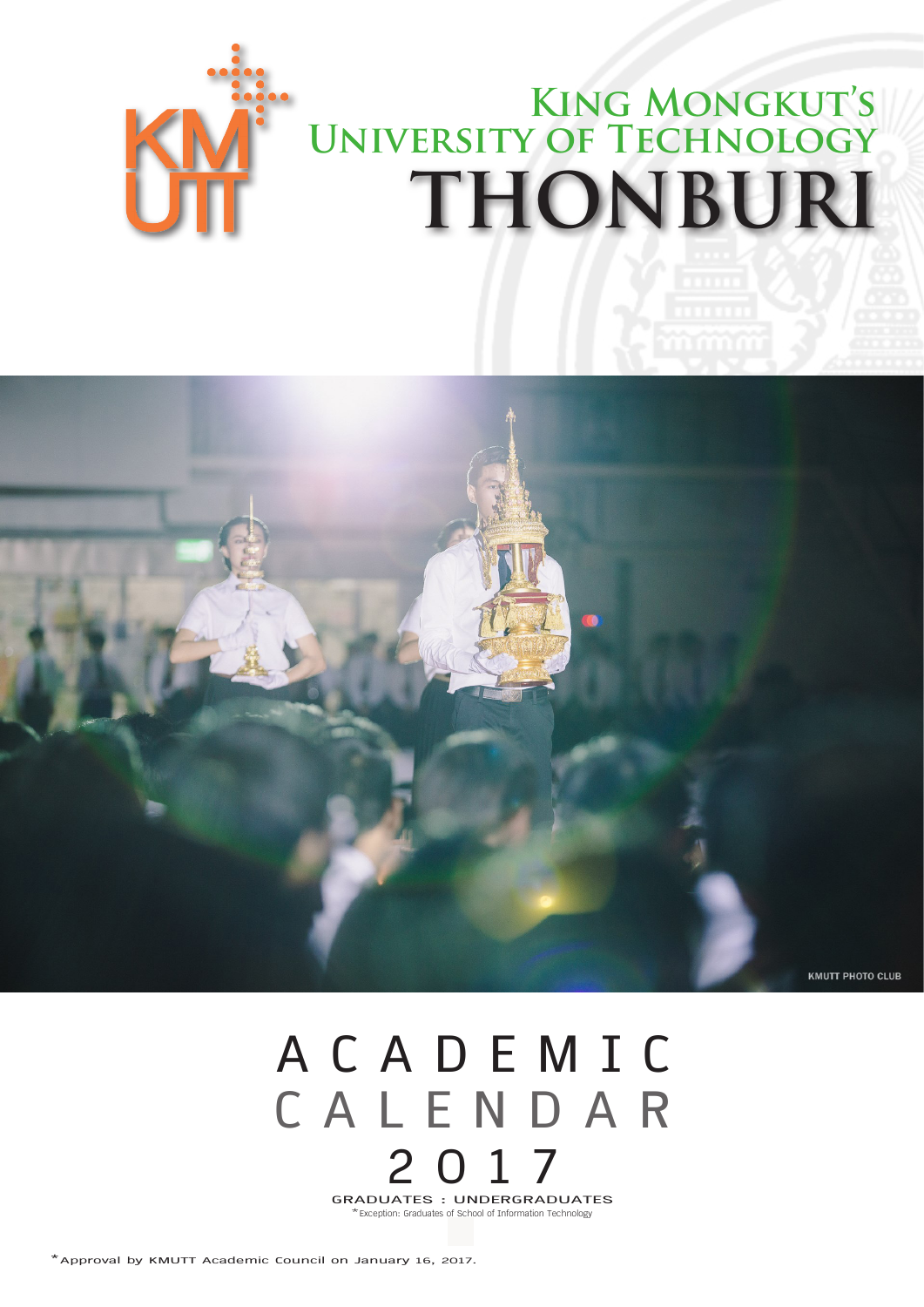

### **KMUTT Academic** KMUTT ACADEMIC 2017 Graduates and Undergraduates

\* Exception: Graduates of School of Information Technology

| ACTIVITIES BEFORE THE FIRST SEMESTER                |                                                                    |  |  |  |
|-----------------------------------------------------|--------------------------------------------------------------------|--|--|--|
| <b>July 2017</b>                                    |                                                                    |  |  |  |
| Wed 12 - Fri 14                                     | - Students consult with advisors for registration.                 |  |  |  |
| Fri 14                                              | - Last day to submit for maintaining student status for the first  |  |  |  |
|                                                     | semester.                                                          |  |  |  |
| Mon 17 - Sat 22                                     | - Days for registration and tuition payment processing via         |  |  |  |
|                                                     | internet; "New ACIS".                                              |  |  |  |
|                                                     | - Days to maintain student status under approval, processing       |  |  |  |
|                                                     | via internet; "New ACIS".                                          |  |  |  |
| <b>Mon 31</b>                                       | - Last day for registration payment for the first semester.        |  |  |  |
|                                                     |                                                                    |  |  |  |
| FIRST SEMESTER (7 AUGUST - 12 DECEMBER 2017)<br>THE |                                                                    |  |  |  |
| <b>August 2017</b>                                  |                                                                    |  |  |  |
| Mon 7                                               | - Classes begin.                                                   |  |  |  |
| Mon 7 - Fri 11                                      | - Days for late registration processing via internet; "New ACIS".  |  |  |  |
|                                                     | (Start paying penalty fee with an amount of 50 baht per day        |  |  |  |
|                                                     | including holidays since Mon 7 August 2017).                       |  |  |  |
| Mon 7 - Mon 21                                      | - Days to add and change sessions and/or subjects, processing      |  |  |  |
|                                                     | via internet; "New ACIS".                                          |  |  |  |
|                                                     | - Days to request for registration with examination time conflict. |  |  |  |
|                                                     | (For senior undergraduate students).                               |  |  |  |
| Mon 7 Aug - Tue 5 Sep                               | - Days for late maintain student status.                           |  |  |  |
|                                                     | (Start paying penalty fee with an amount of 50 baht per day        |  |  |  |
|                                                     | including holidays since Mon 7 August 2017)                        |  |  |  |
| Mon 7 Aug - Fri 22 Sep                              | - Days to drop, processing via internet; "New ACIS"                |  |  |  |
| Tue 15 Aug - Tue 5 Sep                              | - Days for late registration approved by Head of Department,       |  |  |  |
|                                                     | processing via internet; "New ACIS".                               |  |  |  |
|                                                     | (Start paying penalty fee with an amount of 50 baht per day        |  |  |  |
|                                                     | including holidays since Mon 7 August 2017)                        |  |  |  |
| Thu 17                                              | - Wai Khru Day, (Classes closed - only undergraduates)             |  |  |  |
| Sat 19                                              | - Substitution classes: Mother's day (Mon 14 August 2017)          |  |  |  |
| <b>Mon 21</b>                                       | - Last day to request to transfer courses/credits.                 |  |  |  |
| Sat 26                                              | - Substitution classes: Wai Khru Day (Thu 17 August 2017)          |  |  |  |
| <b>Mon 28</b>                                       | - New Students and the Oath Ceremony (only undergraduates)         |  |  |  |
| September 2017                                      |                                                                    |  |  |  |
| <b>Mon 11</b>                                       | - First day for students to evaluate lecturers' & advisors'        |  |  |  |
|                                                     | performance. (See more details in the New ACIS).                   |  |  |  |
| Wed 20                                              | - Last day for late maintain student status approved by Dean.      |  |  |  |
|                                                     | (Start paying penalty fee with an amount of 50 baht per day        |  |  |  |
|                                                     | including holidays since Mon 7 August 2017)                        |  |  |  |
| Mon 25 Sep - Tue 3 Oct                              | - Mid-term examination period.                                     |  |  |  |
|                                                     |                                                                    |  |  |  |
| October 2017                                        |                                                                    |  |  |  |
| Wed 4 Oct - Tue 7 Nov                               | - Days for withdrawal with W standing.                             |  |  |  |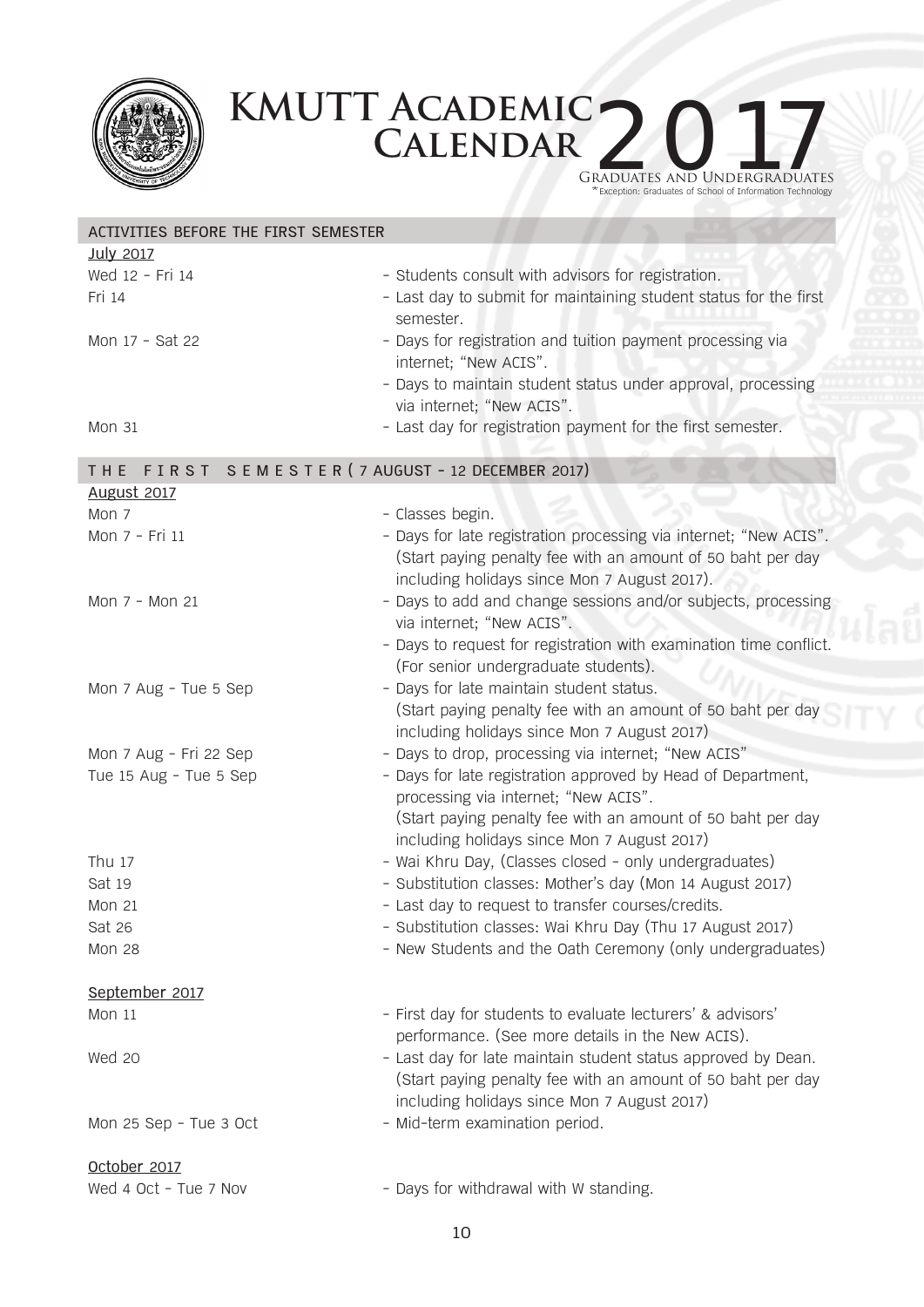| Mon 9 - Fri 20<br>Mon 16 Oct - Fri 17 Nov<br>Sat 28<br><b>Mon 30</b> | - Days to submit a graduation request.<br>- Period for students to evaluate lecturers' & advisors'<br>performance via internet; "New ACIS".<br>- Substitution classes: King Chulalongkorn Memorial Day<br>(Mon 23 October 2017).<br>- Last day for registration reimbursement. |
|----------------------------------------------------------------------|--------------------------------------------------------------------------------------------------------------------------------------------------------------------------------------------------------------------------------------------------------------------------------|
| November 2017                                                        |                                                                                                                                                                                                                                                                                |
| Mon 13                                                               | - Last day to submit the request to maintain student status<br>for second semester.                                                                                                                                                                                            |
| Sat 25                                                               | - Substitution classes: final examination (Tue 28 November 2017).                                                                                                                                                                                                              |
| Tue 28 Nov - Fri 8 Dec                                               | - Final examination period.                                                                                                                                                                                                                                                    |
| December 2017                                                        |                                                                                                                                                                                                                                                                                |
| Tue 12                                                               | - Classes end.                                                                                                                                                                                                                                                                 |
| ACTIVITIES AFTER THE FIRST SEMESTER & BEFORE THE SECOND SEMESTER     |                                                                                                                                                                                                                                                                                |
| December 2017                                                        |                                                                                                                                                                                                                                                                                |
| <b>Tue 26</b>                                                        | - Last day to submit theory, lab, project and thesis examination<br>results.                                                                                                                                                                                                   |
| <b>Thu 28</b>                                                        | - Examination results announcement.                                                                                                                                                                                                                                            |
| Fri 29                                                               | - Announcement of lecturers' & advisors' performance<br>evaluations. Lecturers and advisors can check the results via<br>the intranet system.                                                                                                                                  |
| January 2018                                                         |                                                                                                                                                                                                                                                                                |
| Thu $4 - Mon$ 8                                                      | - Students consult with advisors for registration.                                                                                                                                                                                                                             |
|                                                                      | - Days for registration and tuition payment processing via                                                                                                                                                                                                                     |
|                                                                      | internet "New ACIS".<br>- Days to maintain student status under approval, processing via                                                                                                                                                                                       |
|                                                                      | internet.                                                                                                                                                                                                                                                                      |
| Tue 9                                                                | - Last day for registration payment for the second semester.                                                                                                                                                                                                                   |
| THE SECOND SEMESTER (15 JANUARY - 25 MAY 2018)                       |                                                                                                                                                                                                                                                                                |
| January 2018                                                         |                                                                                                                                                                                                                                                                                |
| <b>Mon 15</b>                                                        | - Classes begin.                                                                                                                                                                                                                                                               |
| Mon 15 - Fri 19                                                      | - Days for late registration processing via internet; "New ACIS".<br>(Start paying penalty fee with an amount of 50 baht per day<br>including holidays since Mon 15 January 2018).                                                                                             |
| Mon 15 - Fri 26                                                      | - Days to add and change sessions and/or subjects, processing<br>via internet; "New ACIS".                                                                                                                                                                                     |
|                                                                      | - Days to request for registration with examination time conflict.<br>(For senior undergraduate students)                                                                                                                                                                      |
| Mon 15 Jan - Tue 13 Feb                                              | - Days for late maintain student status.                                                                                                                                                                                                                                       |
|                                                                      | (Start paying penalty fee with an amount of 50 baht per day<br>including holidays since Mon 15 January 2018)                                                                                                                                                                   |
| Mon 15 Jan - Fri 2 Mar                                               | - Days to drop, processing via internet; "New ACIS".                                                                                                                                                                                                                           |
| Mon 22 Jan - Tue 13 Feb                                              | - Days for late registration approved by Head of Department,<br>processing via internet; "New ACIS".                                                                                                                                                                           |
|                                                                      | (Start paying penalty fee with an amount of 50 baht per day<br>including holidays since Mon 15 January 2018).                                                                                                                                                                  |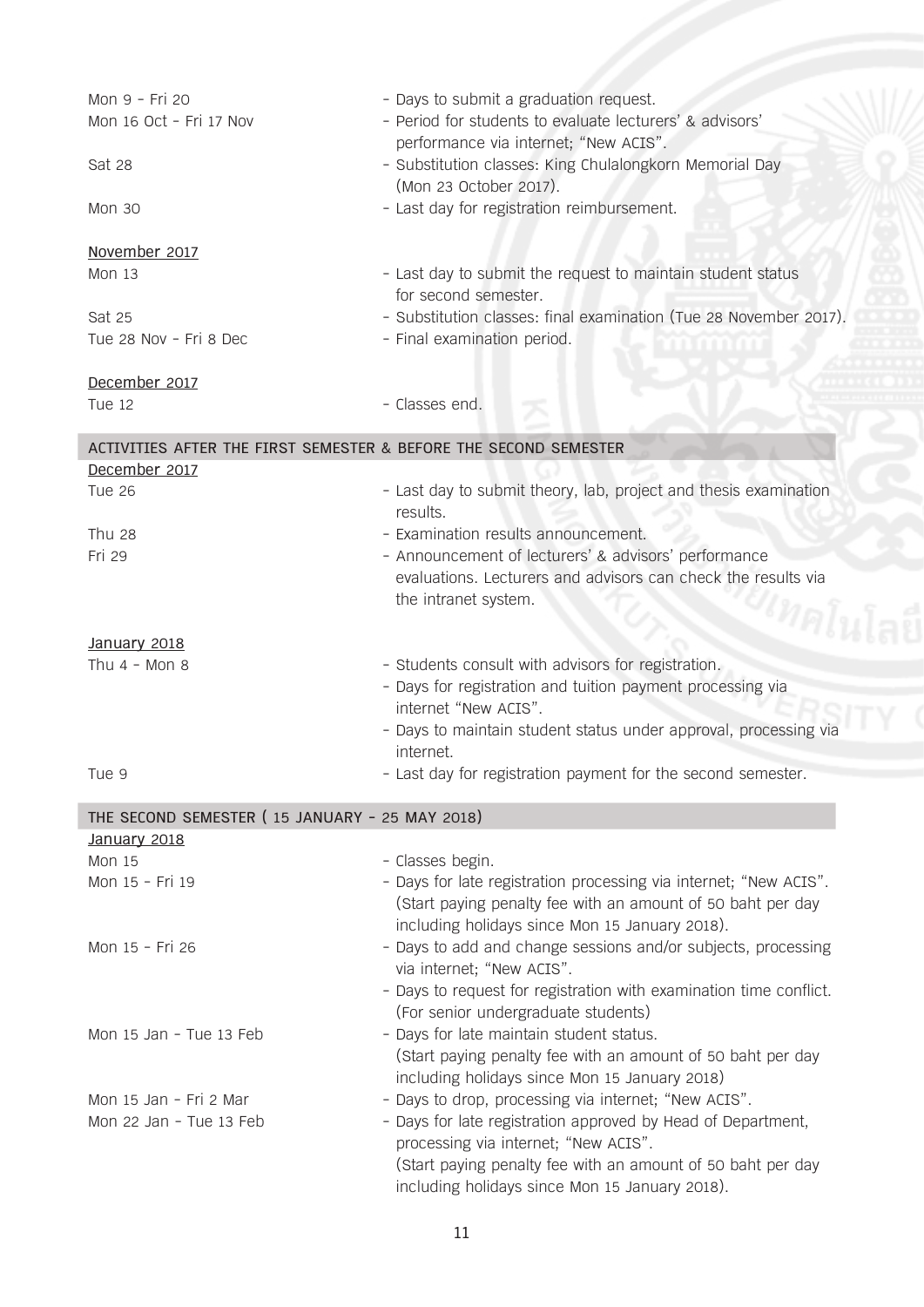Fri 26 **Fri 26** - Last day to request to transfer courses/credits.

## **February 2018**<br>Mon 12 - Fri 23

Mon 19  $-$  First day for students to evaluate lecturers' & advisors'

Sat 24 - Substitution Classes: Makha Bucha Day (Thu 1 March 2018) Wed 28 **August 20** - Last day for late maintain student status<sup>1</sup> approved by Dean.

#### **March 2018**

Mon 5 - Tue 13 - Mid-term examination period. Wed 14 Mar - Fri 20 Apr - The Standing Via internet; "New ACIS". Sat 17 - Substitution Classes: Mid-term examination (Mon 12 Mar 2018)<br>Mon 19 - Fri 30 - Davs to submit a graduation request. - Days to submit a graduation request. Sat 24 **- Substitution Classes: Mid-term examination (Tue 13 Mar 2018)** Mon 26 Mar - Fri 4 May - Period for students to evaluate lecturers' & advisors' performance via internet; "New ACIS".

- Last day to submit examination results of semester 1/2017.

- Students inform to attend classes in special semester

performance. (See more details in the New ACIS).

including holidays since Mon 15 January 2018).

(Start paying penalty fee with an amount of 50 baht per day

processing via internet; "New ACIS".

Sat 31 - Substitution Classes: Chakri Memorial Day (Fri 6 April 2018)

### **April 2018**

| Mon 9 - Thu 12 | - Special Vacations.                                        |
|----------------|-------------------------------------------------------------|
| Fri 20         | - Last day for registration reimbursement.                  |
| Sat 21         | - Substitution Classes: Songkran Festival (Mon 16 Apr 2018) |

**May 2018**

| Tue 15 - Thu 24 | - Final examination period. |
|-----------------|-----------------------------|
| Fri 25          | - Classes end.              |

| ACTIVITIES AFTER THE SECOND SEMESTER & BEFORE SPECIAL SEMESTER |                                                                                                                  |  |  |  |
|----------------------------------------------------------------|------------------------------------------------------------------------------------------------------------------|--|--|--|
| June 2018                                                      |                                                                                                                  |  |  |  |
| Mon 4 - Fri 8                                                  | - Students consult with advisors for registration.<br>- Days for registration and tuition payment processing via |  |  |  |
|                                                                | internet; "New ACIS".                                                                                            |  |  |  |
| Tue 12                                                         | - Last day for registration payment for the special semester.                                                    |  |  |  |
|                                                                | - Last day to submit theory, lab, project and thesis examination<br>results.                                     |  |  |  |
| Thu $14$                                                       | - Examination results announcement.                                                                              |  |  |  |
| Fri 15                                                         | - Announcement of lecturers' & advisors' performance                                                             |  |  |  |
|                                                                | evaluations. Lecturers and advisors can check the results via<br>the intranet system.                            |  |  |  |
| SPECIAL SEMESTER (18 June - 10 August 2018)                    |                                                                                                                  |  |  |  |
| June 2018                                                      |                                                                                                                  |  |  |  |
| Mon 4 Jun - Fri 3 Aug $*$                                      | - Practical training period, (not less than 40 working days).                                                    |  |  |  |

Mon 18 - Classes begin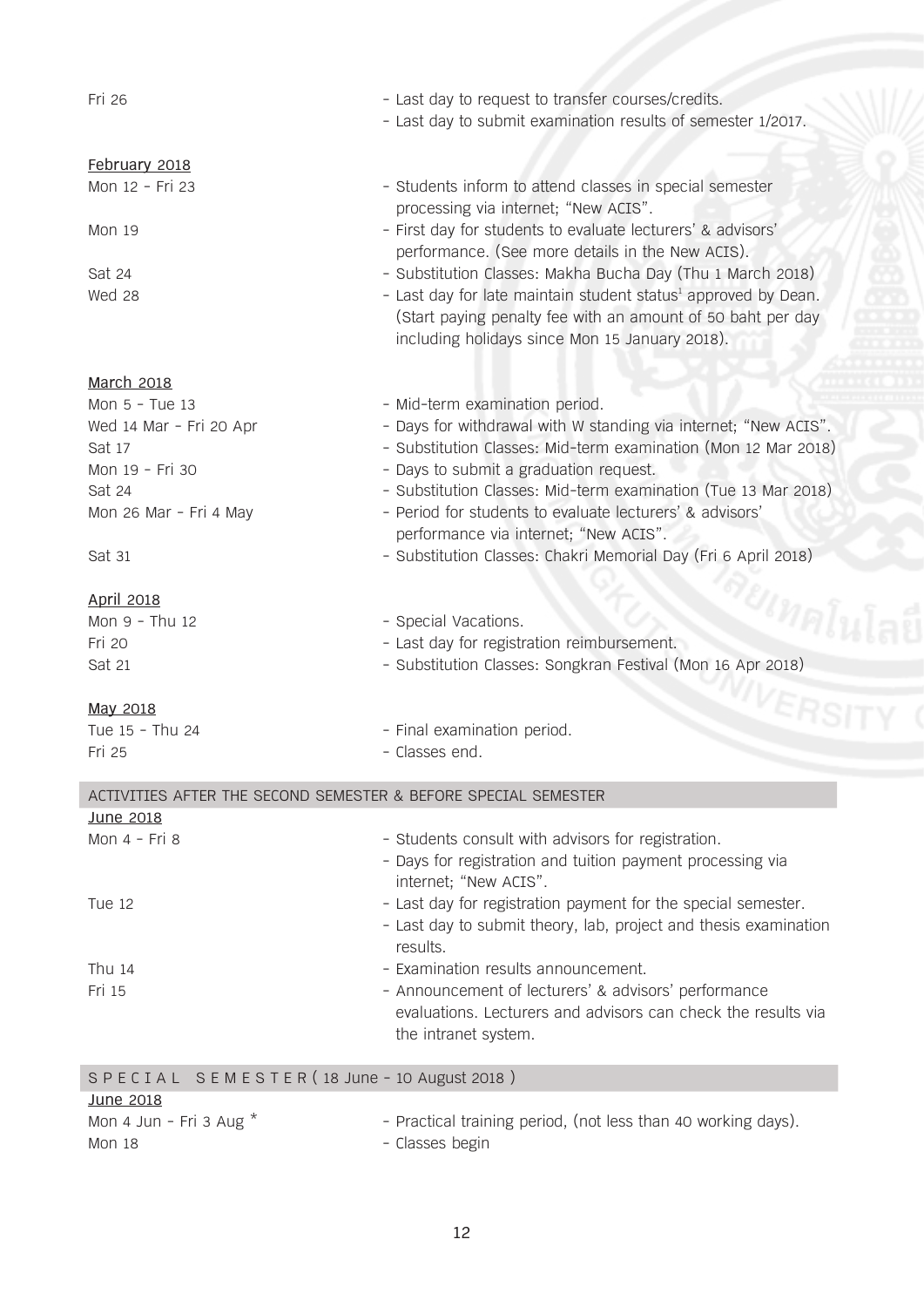| Mon 18 - Fri 22                   | - Days for late registration processing via internet; "New ACIS".<br>(Start paying penalty fee with an amount of 50 baht per day<br>including holidays since Mon 18 June 2018). |
|-----------------------------------|---------------------------------------------------------------------------------------------------------------------------------------------------------------------------------|
| Mon 18 - Fri 29                   | - Days to add, drop and change sessions and/or subjects,<br>processing via internet; "New ACIS".                                                                                |
| Fri 29                            | - Last day to submit examination results of semester 2/2017.                                                                                                                    |
| <b>July 2018</b>                  |                                                                                                                                                                                 |
| Mon 2 - Fri 6                     | - Days to submit a graduation request.                                                                                                                                          |
| Mon 2 - Fri 13                    | - Period for students to evaluate lecturers' & advisors'                                                                                                                        |
|                                   | performance via internet; "New ACIS".                                                                                                                                           |
|                                   | - Days for withdrawal with W standing via internet; "New ACIS".                                                                                                                 |
| Fri 6                             | - Last day for registration reimbursement.                                                                                                                                      |
|                                   |                                                                                                                                                                                 |
| <b>August 2018</b>                |                                                                                                                                                                                 |
| Fri 10                            | - Classes end.                                                                                                                                                                  |
| ACTIVITIES AFTER SPECIAL SEMESTER |                                                                                                                                                                                 |
| <b>August 2018</b>                |                                                                                                                                                                                 |
| Fri 17                            | - Last day to submit theory, lab, project and thesis examination<br>results.                                                                                                    |
| <b>Tue 21</b>                     | - Examination results announcement.                                                                                                                                             |
| Thu 23                            | - Announcement of lecturers' & advisors' performance<br>evaluations. Lecturers and advisors can check the results via<br>the intranet system.                                   |

#### Remarks :

- 1. Students must register, add, change, drop and withdraw via internet; "New ACIS".<br>2. Students who owe tuition fees cannot register in the subsequent semester.
- 2. Students who owe tuition fees cannot register in the subsequent semester.
- 3. Probation students in semester 2/2016 must consult with their advisors about registration during the specified period. Without doing so, they will not allow to register in semester 1/2017
- 4. Probation students in semester 1/2017 must consult with their advisors about registration during the specified period. Without doing so, they will not allow to register in semester 2/2017.
- 5. Students must pay tuition fees before add, change and drop courses.
- 6. Students who want to take leave in the next semester have to ask for the committee of faculty's approval and submit a request in order to be able to maintain student status via internet.
- 7. Students who do not register or maintain student status by identified date must pay penalty fee with an amount of 50 baht per day including holidays. -The first semester, start paying penalty fee from Monday 7 August 2017. -The second semester, start paying penalty fee from Monday 15 January 2018. -The special semester, start paying penalty fee from Monday 18 June 2018.
- 8. Students who want to transfer courses or credits must request during the specified period -The first semester, until Monday 21 August 2017.
	- -The second semester, until Friday 26 January 2018.